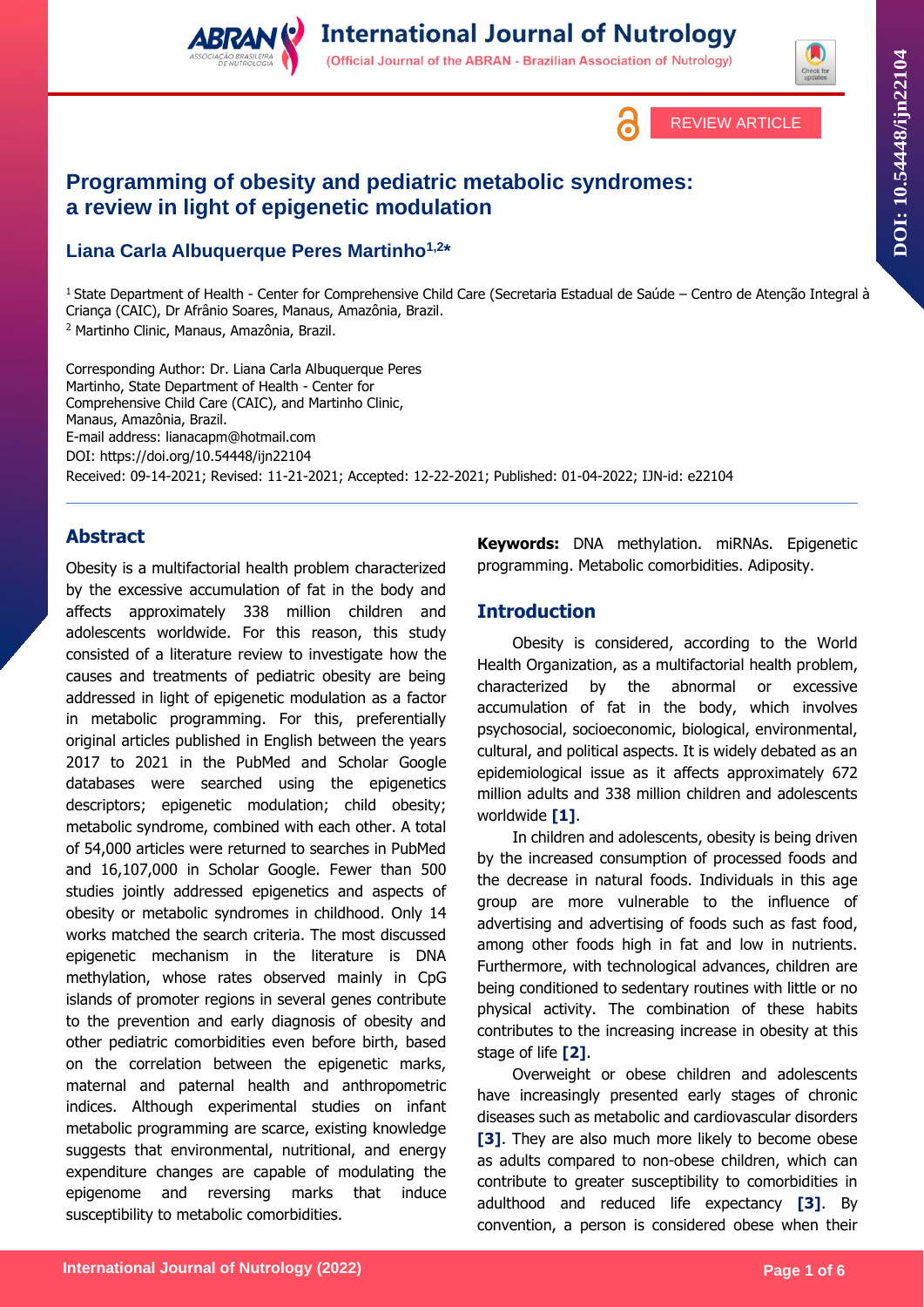BMI is BMI>30 kg/m2 (Body Mass Index) is one of the commonly used tools to measure obesity (BMI =weight in kg/height in m2) **[1]**. However, this index should be used as an approximate measure, since it does not pay attention to the distribution of adipose tissue **[4]**.

Understanding the distribution of adipose tissue is important as it is directly associated with some aspects of the body's functioning, for example, visceral adipose tissue is related to the high incidence of free fatty acids in the bloodstream, and the release of adipokines that act on the modulation of metabolic processes such as perception of hunger or satiety **[4]**. However, some of these adipokines are pro-inflammatory associated with metabolic complications (e.g. insulin resistance; type 2 diabetes; hepatic steatosis; atherosclerosis; hypertension) and cardiovascular problems **[4]**.

The interaction of factors such as bad routine habits (inadequate diet, sedentary lifestyle) and genetic propensity is commonly listed as a causal factor for obesity. Currently, there is the knowledge that the environment and the behavior patterns of individuals can influence gene expression, consequently narrowing the relationship of habits with genetic tendencies and obesity **[5]**. The mechanisms that act on gene expression involve factors associated with histone modifications (decreased affinity of histones for DNA allowing gene expression), the action of non-coding RNAs, and direct DNA methylation (prevents the association of transcription factor with the promoter region inhibiting gene expression). These mechanisms make up an important aspect of organisms called epigenetics, which broadly can be defined as the dynamic regulation of gene expression by mechanisms that do not depend on the alteration of DNA nucleotide sequences and provide a heritable majority for daughter cells through mitosis or meiosis **[6]**.

Since mechanisms of functioning of organisms, such as the physiological processes of obesity, for example, depend on signals that order their activity and these orders of functioning can be relaxed by epigenetic factors, which in turn are susceptible to interference from the environment and the behavior **[6]**, how can epigenetic modulations be used in the treatment and prevention of childhood obesity? To answer this question, this study consisted of a literature review carried out to identify how the causes and treatments of childhood obesity are being addressed in the light of epigenetic modulation as a factor in metabolic programming.

#### **Methods**

Articles published in English were searched,

concerning the theme of the objective of this study in a time window corresponding to the years 2017 to 2021. The databases used were PubMed and Scholar Google. The survey was carried out between March and May 2021, using the descriptors: epigenetics; epigenetics modulation; child obesity; metabolic syndrome, combined. Only articles referring to clinical trials or controlled and randomized tests (original studies) were selected for the preparation of this study. Analytical literature reviews were used when pertinent. Some of the references of the articles found were also explored. Finally, the results were discussed in terms of the epigenetic aspects of metabolism associated with obesity throughout the stages of human development.

### **Results and discussion**

This study consisted of a literary survey on how aspects of epigenetic programming are associated with metabolic syndromes and childhood obesity and how the available studies contribute to these conditions being alleviated. A total of 54 thousand (fifty-four thousand) articles were returned to searches in PubMed and 16,107 thousand (sixteen thousand one hundred and seven) in Scholar Google. However, less than 500 (five hundred) studies jointly addressed epigenetics and aspects of obesity or metabolic disorders in childhood, and among the articles that corresponded to the scope of the proposed theme, 13 (thirteen) were original works, while one was an analytical review of the literature.

As a result of the search, it was found that various stages of human development can be influenced by the environment on the epigenetic mechanisms of metabolism, starting with the health and nutritional habits of the parents before the fetus is conceived, the nutritional quality of the mother in the pre-natal and postnatal, lifestyle habits, nutritional aspects in the first years of life until adolescence. Regarding the main epigenetic mechanisms involved in metabolic programming, DNA methylation is the most widely studied. The methylations of promoters or regions close to some genes associated with the expression of metabolic phenotypes can be used as epigenetic markers of obesity and diabetes in childhood or the susceptibility of its development throughout life.

#### **The health and life habits of parents impact the epigenetic programming of their children's metabolism**

Some aspects of life history, for example, an individual's epigenetic mechanisms can be largely determined even before conception. This is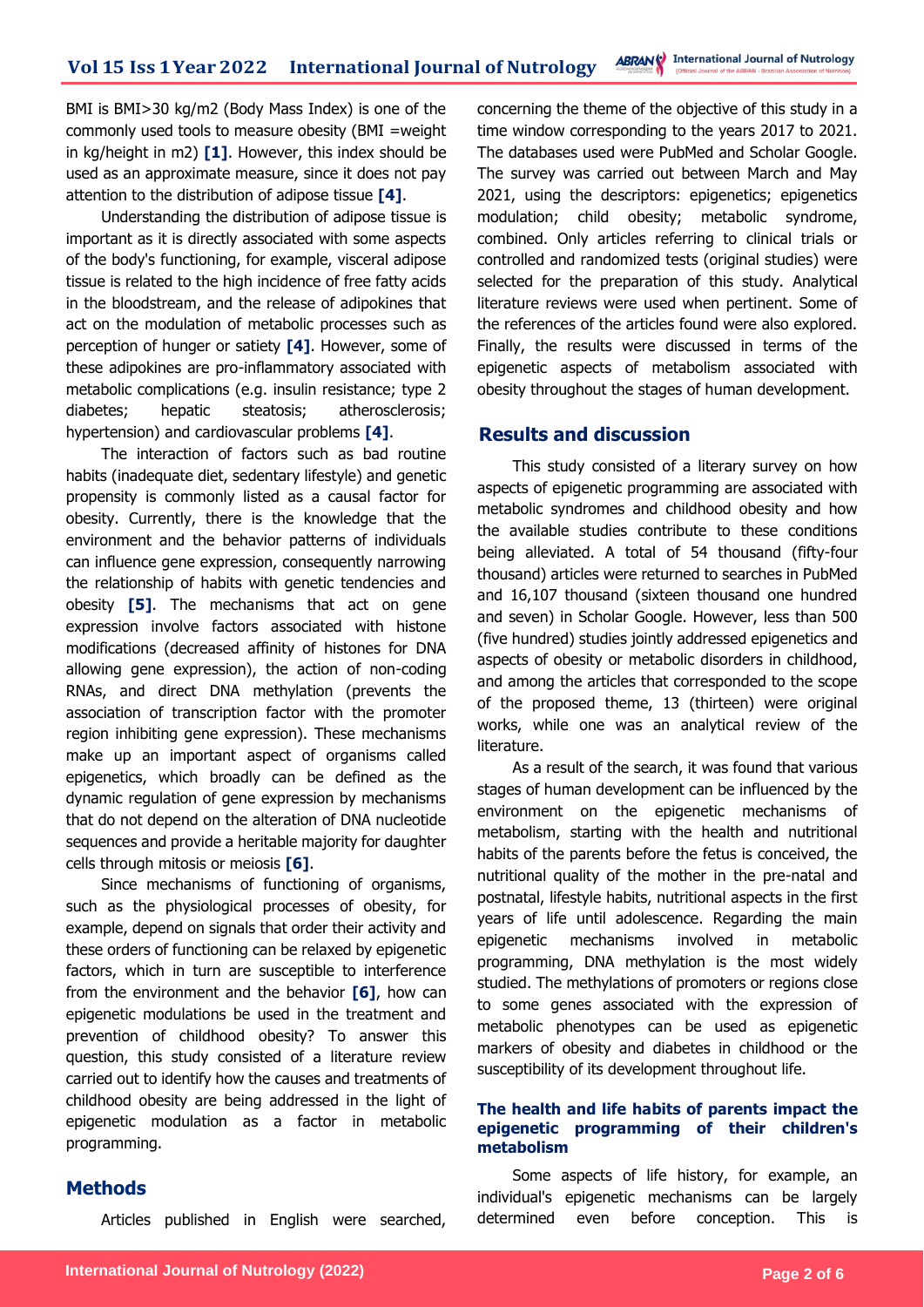demonstrated in studies in which different expression levels were observed in the circulating micro RNAs miR-155, miR-181 a, and miR-221 between infants of women with normal pre-gestational weight and women with pre-gestational obesity **[7]**. The researchers argue that changes in microRNA expression may interfere with fetal epigenetic programming of metabolic disorders related to weight gain, diabetes, and cardiovascular problems, particularly in the offspring of obese women.

Pre-gestational obesity as a major factor in epigenetic programming is widely debated in the literature, as maternal overweight is often correlated, especially with variations in DNA methylation rates across the genome of the offspring **[8,9]**. Studies by Martin et al. **[9]** demonstrate that most of the loci in the genome that have high rates of differentiation due to DNA methylation correspond to regions that act on structures responsible for protein processing and lipid transport, which can result in differential variations in blood price and of adiposity rates among individuals of different sexes throughout life. Furthermore, the increase in CD4 T cells, B cells, and granulocytes in females also demonstrate an association with DNA methylation influenced by maternal health.

Also, Noor et al. **[10]** state that paternal health and physical status is a factor that greatly contributes to the epigenetic programming of the individual's physiology before conception. In a cohort study of 429 parent-infant triads, these researchers found that birth weight and genome-wide DNA methylation patterns in children under the age of the first decade of life are strongly correlated with mass index. paternal body in periods close to the moment of conception, and that, in addition to the propensity to obesity, this factor can result in cardiometabolic and even cognitive complications throughout the children's lives. These results also suggest that inherited epigenetic marks can be quite persistent.

Other studies had already observed this portion of paternal contribution on birth weight and also included it as one of the several aspects responsible for the susceptibility to the development of diabetes mellitus throughout development **[8]**. According to Dunford and Sangster **[8]**, the influence of maternal and paternal health and life habits on epigenetic marks of offspring metabolism is even more evident when one observes that the methylation rates in regions responsible for the insulin and adiposity response are minor in children of non-obese parents or those who underwent weight-loss processes before conception.

As well as parental obesity, exposure in utero to gestational diabetes mellitus (GDM) is capable of providing changes in DNA methylation in individuals in

the first years of life. Some of the changes in this epigenetic mark at various loci throughout the genome (mainly those expressing transcription factors, protein kinase, and methyltransferases), associated with GDM, may cause an increase in childhood adiposity rates and diabetes risk, since children with a history of exposure to GDM while in utero have different methylation indices in genes such as PTPRN2 and E2F6 that act on the physiology of obesity, as well as on glycemic metabolism, than children of metabolically healthy mothers **[11]**.

Metabolic programming in the first years of life can also be influenced by exposure to nutritional deficiency during pregnancy **[8]**. Children who have been through this condition at some point in their pregnancy have a considerably high birth weight, in addition to being more susceptible to insulin resistance. The researchers argue that possibly nutritional deprivation influences the activation of food compensation mechanisms, implying a high possibility of later obesity.

#### **Epigenetic marks and metabolic programming in children and adolescents**

Preschool-age children with obesity have shortened leukocyte telomeres and a negative association with body mass index. The methylated fractions in various regions of the TERT promoter (the gene responsible for the expression of telomerase reverse transcriptase) are significantly increased in obese children compared to normal-weight children. Likewise, erythrocyte lauric acid, total saturated fatty acids (SFAs), linoleic acid, and polyunsaturated fatty acids (total PUFAs) indices are higher, while docosahexaenoic acid (DHA) is decreased in obese children compared to non-obese children. The length of telomeres is responsible for changes in the SFAs and DHA indices, as well as the ratio of arachidonic acid (AA) to docosahexaenoic acid in these children **[12]**.

Although in this specific case Liu et al. **[12]** have not observed a statistical association between TERT methylation and DHA variations, the increase in rates of this epigenetic mark occurs along with weight gain. Other studies show that the variation in the DNA methylation rate along the genome of obese children is associated with deficiencies in physiological functions and structural aspects **[13]**. For example, Rzehak et al. **[14]** in studies carried out using blood tissue from preschool-age children demonstrated strong associations between specific variants of DNA methylation with anthropometric measures such as BMI, fat mass index, absolute fat mass index, free mass index fat, and absolute fat-free mass index.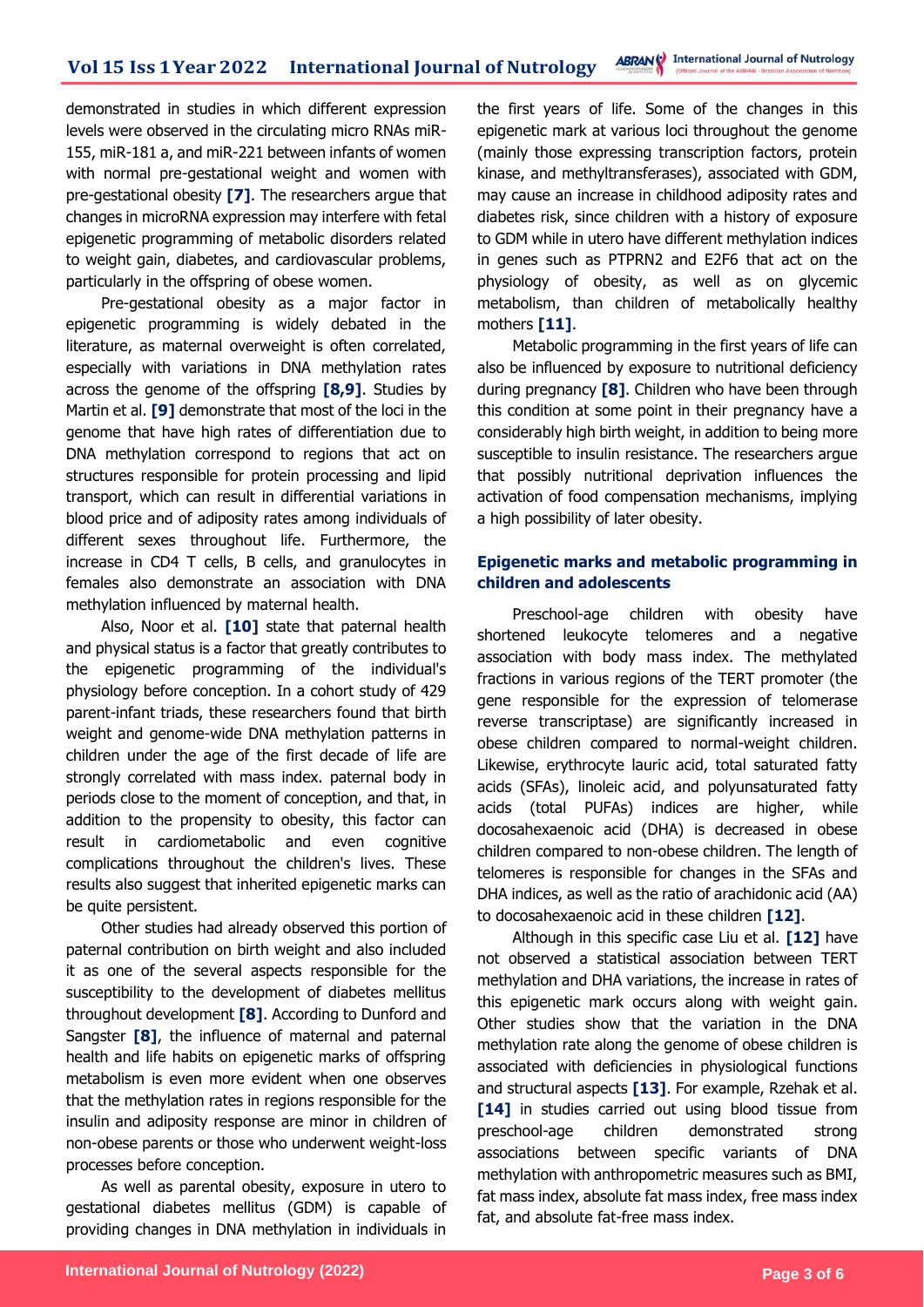This study provides strong evidence that this epigenetic marker is largely responsible for a large part of the variations in the expression of genes associated with the programming of physiological processes such as inflammation, metabolic alterations of lipids and glucose (SEND1; KLHL6; WDR51A; CYTH4-ELFN2; ZNF643; ST6GAL1; C3orf70; LOC101929268), size and body composition (CYTH4-ELFN2; CFLAR; PRDM14; CILP2) in children. The differentiation in epigenetic signatures between fat mass and fat-free mass levels demonstrates that DNA methylation in these genes varies strongly as a function of physical status, and elucidates that self-yielding DNA methylation matrices obtained from blood cells can very efficiently illustrate the existence of genes with potential action on various biological functions with roles in the regulation and programming of childhood obesity.

Evidence of the importance of epigenetic signatures for metabolism and pediatric obesity is supported by Samblas et al. **[15]** who analyzed variations in DNA methylation at 734 loci associated with the regulation of a variety of cellular processes (cell growth, cell differentiation, mitotic cycle, oncogenic transformation) and other physiological aspects such as the circadian cycle of obese children in comparison with non-obese children. Information such as these suggests that epigenetic alterations at different stages of children's lives may be related to the onset of obesity, and according to the authors, dietary factors can modify these marks since the methylation rate in the same regions is low. altered in individuals who change habits such as eating and exercising.

Variations in the patterns of epigenetic mechanisms as a function of lifestyle habits have also been addressed recently **[16]**. In this investigation, significant changes in DNA methylation were detected throughout the genome of prepubertal children after twelve months of changes in nutritional behavior and adherence to physical exercise.

Variations in the percentage of DNA methylation were significant in the genes of lipid metabolism and inflammation. According to the researchers, the entire prepubertal population participating in the study showed strong correlations between methylation of metabolism genes, anthropometric parameters, energy and food intake, and energy expenditure, clearly demonstrating that epigenetic marks can be modulated by diet and practice of activities physical. The information collected by the authors also reinforces the knowledge that the epigenetic variations of obesity and metabolic factors can occur differently between the sexes, with greater susceptibility to weight gain and inflammatory metabolic changes among women **[17]**.

Arguing the need for studies on the epigenetic mechanisms of adolescent health when compared to the number of investigations involving only children or individuals with comorbidities, He et al. **[18]** analyzed the correlation of DNA methylation with the percentile of BMI in obese adolescents without metabolic diseases. It was observed by the researchers that individual alterations in the methylation of associated genes energy homeostasis and lipid metabolism (SMI 1, CPE, and ADRB3 respectively) showed weak correlations with body mass indices when evaluated in isolation, however, this correlation becomes highly significant when changes in methylation occur together. Changes in methylation at some of these loci may also contribute to the emergence of cardiometabolic complications in adulthood.

Another gene that has a well-established relationship with adiposity in adolescents is FTO, on which studies indicate that methylation is strongly associated with BMI, waist circumference, and with the absolute fat mass and percentage of fat mass indices. In addition, methylation rates in some regions of the gene are higher in children and adolescents with obesity and insulin resistance. According to the study's developers, greater methylation in the gene's promoter region implies the inhibition of mechanisms responsible for controlling weight and keeping it at an adequate level, contributing to a greater probability of developing obesity and other associated complications at some stage of life **[18]**.

#### **Epigenetic markers of obesity and metabolic syndrome**

Epigenetics has immense potential to predict obesity predispositions and metabolic disorders throughout development, mainly through methylation in specific genes related to these physiological characters **[13,19,20]**. Studies imply that differentiation in CpG island methylation rates in various gene sets such as IRS1 is correlated with obesity and comorbidities associated with regulation of cancer suppression and adipocyte differentiation **[19]**. Variations in methylation rates in these genes are variable depending on the severity of obesity, age, and gender, which makes it promising to be used as a signaling agent for various aspects of health and susceptibility to comorbidities associated with levels of obesity. The ability to identify methylation alterations in specific genes allows directing the focus to particular elements of the epigenome and their involvement in the mechanisms of metabolic activities as well as their therapeutic potential for childhood obesity.

Experimental investigations demonstrate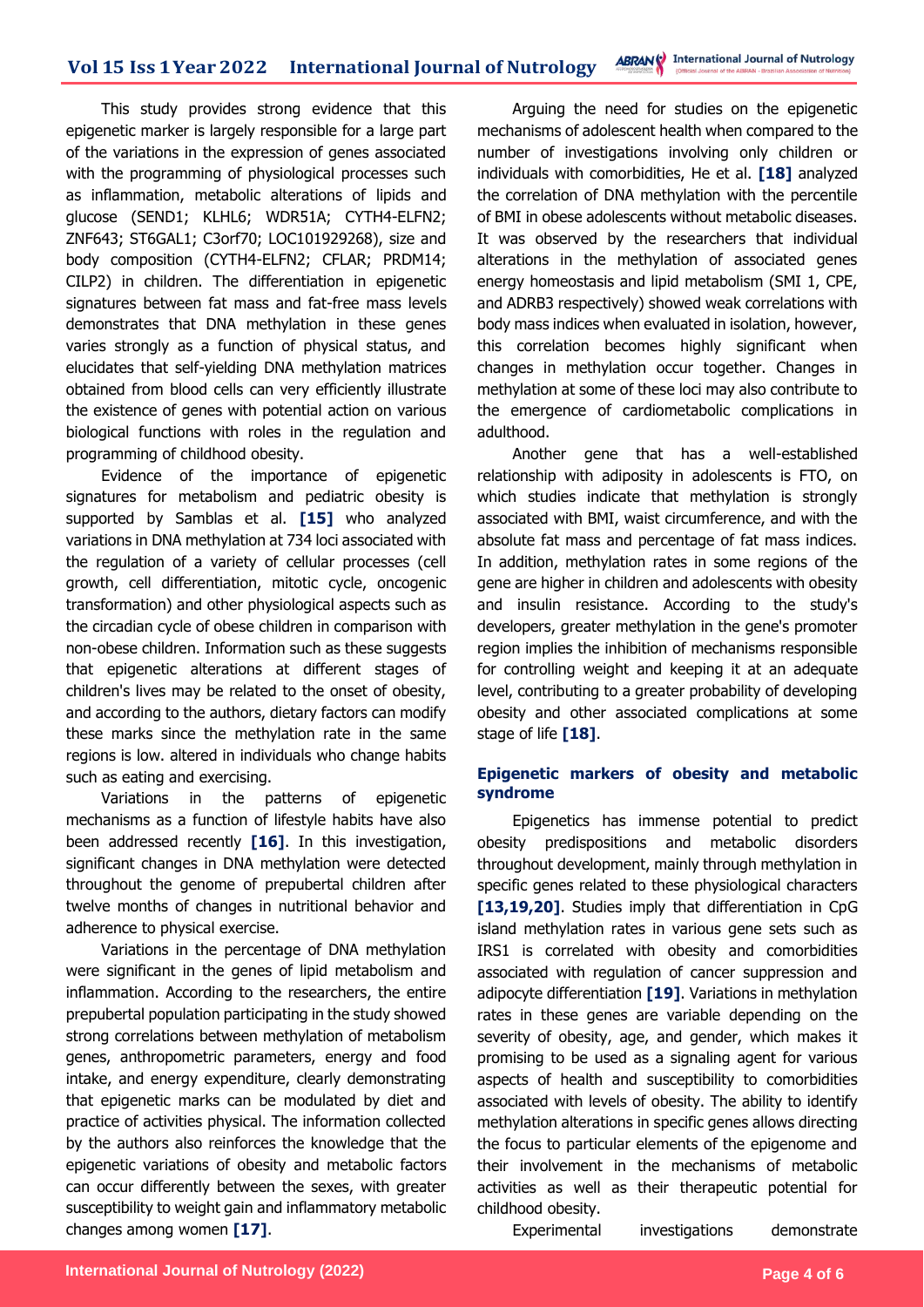considerable contributions from the environment in the early stages of life to the possibility of obesity through epigenetic processes. It was observed that DNA methylation of perinatal tissues (such as umbilical cord and placenta) at important loci for the function of ANRIL (a long non-coding RNA) can be used as an efficient marker of posterior adiposity, thus providing extremely efficient support for the evaluation of epigenetic processes in mediating long-term consequences of the environment for human health in early life **[20]**.

The authors also noted that CpG methylation increased binding to an estrogen response element within the ANRIL promoter, which is possibly associated with later obesity susceptibility in females. Furthermore, an association between ANRIL methylation and adiposity was also observed in three additional populations at different stages of development; in neonatal birth tissues, in peripheral blood of adolescents, and adipose tissue of adults. The differentiated rates of ANRIL methylation demonstrate that this RNA can be an important marker for the subsequent nutritional and metabolic health of the offspring, indicating a different risk of obesity between sexes and age groups.

Studies carried out from adipose tissue strongly suggest that the CPA3 gene is a potential marker of inflammation with the ability to associate obesity with dysfunctions of glycemic metabolism in children **[13]**. The research developers came to this conclusion after observing that hypomethylated regions in its transcription group, GATA1 are highly associated with increased expression in the body of obese children. This phenomenon is highly correlated with the incidence of obesity and diabetes in childhood or the risk of developing these diseases in the future.

## **Conclusion**

Epigenetics has provided significant contributions to the understanding of predispositions to adiposity and metabolic syndromes even before conception and throughout development through the study of epigenetic inheritance associated with parental health. Experimental epigenetic studies applied directly to reprogramming or metabolic programming as methods of combating childhood obesity are still scarce, according to the searches of this review, whose most articles accessed have an exploratory character, focusing on the identification of relationships between epigenetics and obesity and other metabolic disorders that may occur throughout life. However, although pediatric epigenetic research is a relatively young field, its current technical and theoretical framework can be directed towards the prevention of metabolic diseases in pre-pregnancy, gestational, childhood, and adolescence periods, to the diagnosis of susceptibility to these diseases from epigenetic biomarkers and, finally, the metabolic programming of children with obesity or other associated comorbidities.

### **Acknowledgement**

I thank my husband Paulo Sérgio and my children Isabela and Rafael for their unconditional support during the development of this study.

### **Funding**

Not applicable.

## **Data sharing statement**

No additional data are available.

## **Conflict of interest**

The authors declare no conflict of interest.

## **About the license**

© The author(s) 2022. The text of this article is open access and licensed under a Creative Commons Attribution 4.0 International License.

### **References**

- **1.** World **Health Organization.** "Overweightandobesity." (2020).
- **2.** Angoorani P, Heshmat R, Ejtahed HS, Motlagh ME, Ziaodini H, Taheri M, et al. Validity of triglyceride–glucose index as an indicator for metabolic syndrome in children and adolescents: the CASPIAN-V study. Eat Weight Disord. 2018;23(6):877–83. Available from: http://dx.doi.org/10.1007/s40519-018-0488-z.
- **3.** Weihrauch-Blüher S, Schwarz P, Klusmann JH. Childhood obesity: increased risk for cardiometabolic disease and cancer in adulthood. Metabolism. 2019;92:147–52. Available from: https://doi.org/10.1016/j.metabol.2018.12.001.
- **4.** Chait A, den Hartigh LJ. Adipose Tissue Distribution, Inflammation and Its Metabolic Consequences, Including Diabetes and Cardiovascular Disease. Front Cardiovasc Med. 2020;7:1–41.
- **5.** Halldorsdottir T, Binder EB. Gene × Environment Interactions: From Molecular Mechanisms to Behavior. Annu Rev Psychol. 2017;68:215–41.
- **6.** Schaefer GB, Thompson J. Genética médica: uma abordagem integrada. AMGH Editora; 2015.